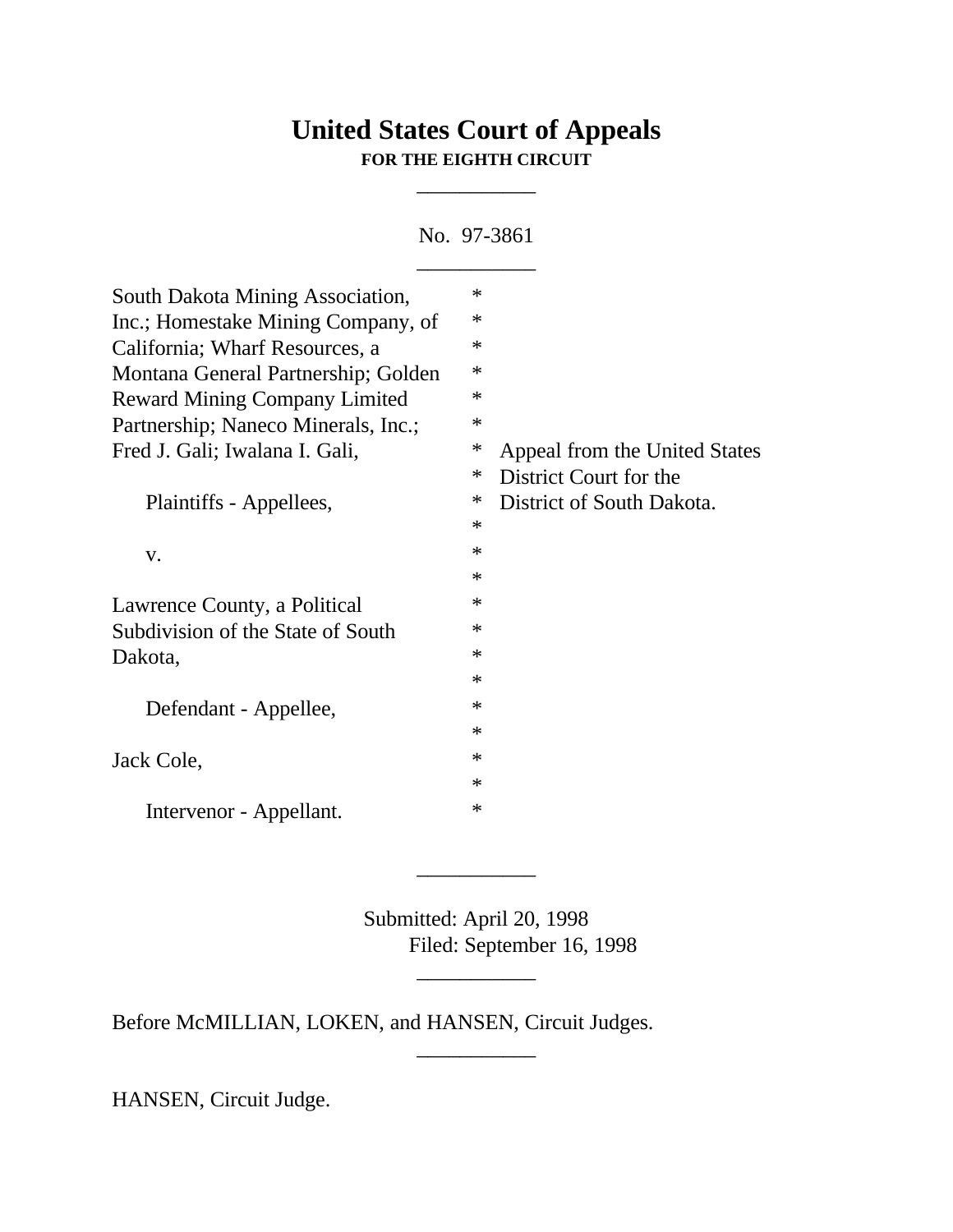Jack Cole appeals the district court's<sup>1</sup> grant of summary judgment in favor of the South Dakota Mining Association, Inc., Homestake Mining Company of California, Wharf Resources, Golden Reward Mining Company, L.P., Naneco Minerals, Inc., Fred J. Gali, and Iwalana I. Gali (collectively, the plaintiffs), and its order permanently enjoining enforcement of a Lawrence County, South Dakota, ordinance prohibiting the issuance of any new or amended permits for surface metal mining within the Spearfish Canyon Area. The district court ruled that the ordinance was preempted by the Federal Mining Act of 1872, 30 U.S.C. §§ 21-26 (1994). See South Dakota Mining Ass'n v. Lawrence County, 977 F. Supp. 1396, 1405-07 (D.S.D. 1997). Cole, who intervened on the side of defendant Lawrence County, argues that the ordinance is not preempted. We affirm.

#### I. Background

On November 5, 1996, a 51 percent majority of the voters of Lawrence County, South Dakota, approved an initiated ordinance that amended Lawrence County's zoning laws. $2$  The voter-approved ordinance adds the following language to the county's zoning provisions: "No new permits or amendments to existing permits may be issued for surface metal mining extractive industry projects in the Spearfish Canyon Area." The Spearfish Canyon Area defined in the ordinance includes approximately 40,000 acres of Lawrence County, encompassing about 10 percent of the total land area

The Honorable Richard H. Battey, Chief Judge, United States District Court for <sup>1</sup> the District of South Dakota.

 $2$ The Lawrence County Board of County Commissioners did not draft the proposed ordinance. The Commissioners merely placed the proposed ordinance on the ballot pursuant to South Dakota state law after backers obtained the requisite number of signatures in favor of the ordinance. See S.D. Codified Laws § 7-18A-13 (Michie 1993). The ordinance became law when it was approved by a majority of the voters in Lawrence County. See id. § 7-18A-14.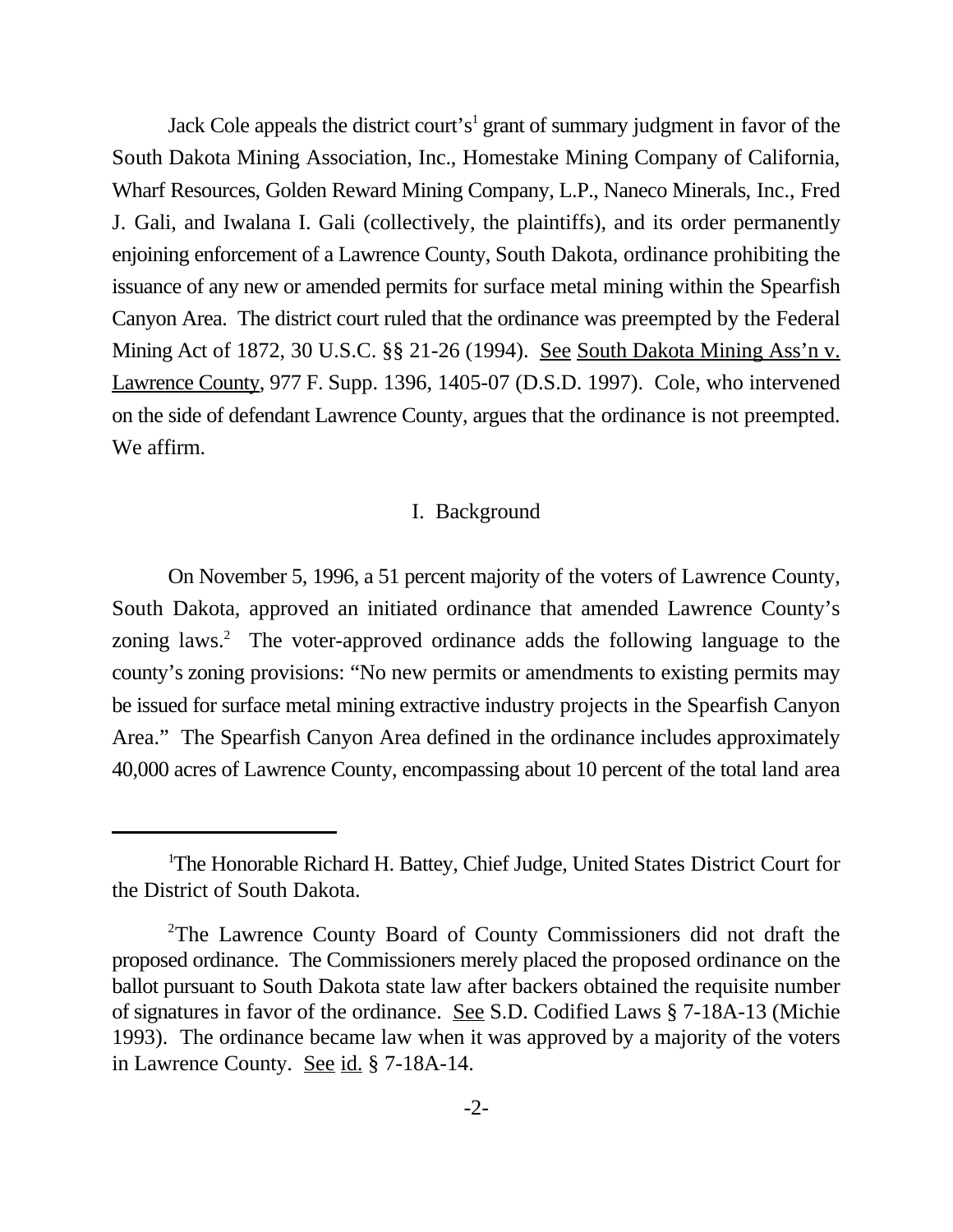of the county. Approximately 90 percent of the area is within the Black Hills National Forest and is under the supervision and control of the United States Department of Agriculture's Forest Service, and the United States Department of Interior's Bureau of Land Management. This public land contains unpatented mining claims or properties which are open to the public for mineral developments. The remaining 10 percent of the area contains privately owned patented mining claims. The area is also home to "some of the most beautiful land in the Black Hills." South Dakota Mining Ass'n, 977 F. Supp. at 1398.

The following three paragraphs, containing the undisputed factual background, come from the district court's opinion.

Five mining companies have had active surface mining operations within Lawrence County in the past fifteen years. Two of the plaintiffs, Wharf Resources (Wharf) and Golden Reward Mining Company, L.P. (Golden), either had or currently have active surface mining operations. Both Wharf and Golden have patented and unpatented mining claims within the area defined in the ordinance. Some of Wharf's and Golden's unpatented mineral properties are undergoing active mineral exploration. Wharf is also conducting active surface mining on some privately owned patented mining claims within the area.

Two members of the South Dakota Mining Association who are not plaintiffs, LAC Minerals (U.S.A.) Inc. (LAC Minerals), and Brohm Mining Corp. (Brohm), also either had, or currently have, surface mining operations. LAC Minerals owns or controls patented and unpatented mineral properties within the Spearfish Canyon Area as defined in the ordinance. From 1988 to the fall of 1993, LAC Minerals operated the Richmond Hill Mine which was an active gold and silver surface mining operation. The mine was undergoing reclamation activities at the time of this action. Brohm owns or controls the Gilt Edge Mine, an active gold and silver surface mining operation.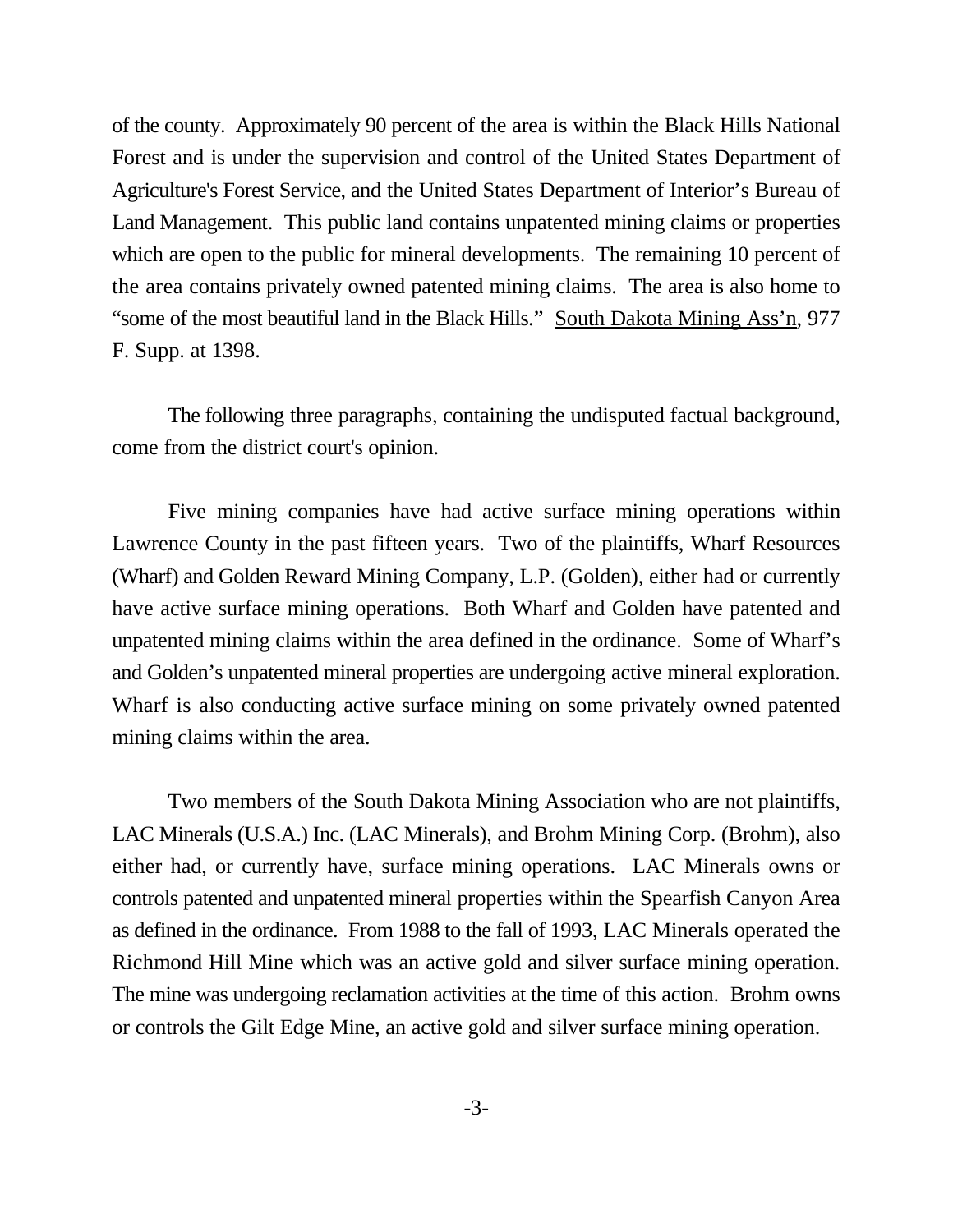Plaintiff Homestake Mining Company (Homestake) has both patented and unpatented mining claims within the area defined in the ordinance. Plaintiff Naneco Minerals, Inc., (Naneco) holds a state surface mine permit, but has not yet begun mining in the Spearfish Canyon Area. Naneco also owns or controls patented mining claims on privately owned land located within the Area. Plaintiffs Fred and Iwalana Gali own patented mining claims within the area defined as Spearfish Canyon. The Galis lease these mineral rights to mining companies while retaining a royalty.

The record shows that surface metal mining is the only mining method that has been used to mine gold and silver deposits located in the vicinity of the Spearfish Canyon Area in the past 20 years. (J.A. at 151, 158.) Although underground and other types of gold and silver mining are prevalent in parts of South Dakota, the record here discloses that surface metal mining is the only mining method that can actually be used to extract these minerals in the Spearfish Canyon Area. (Id. at 151-52, 158-59.) This is because the gold and silver deposits within the Spearfish Canyon Area are geologically located at the earth's surface. (Id. at 151-52, 159.) The plaintiff mining companies have also made substantial investments of both time and money to explore the area for mineral deposits and to develop plans for mining that conform to federal, state, and local permitting laws.

On February 24, 1997, the plaintiffs filed suit in federal district court against Lawrence County, alleging, among other claims, that federal and state mining laws preempted the county ordinance banning surface metal mining within the Spearfish Canyon Area. The plaintiffs sought a declaratory judgment to this effect and an injunction barring enforcement of the ordinance. On March 24, 1997, the plaintiffs filed a motion for summary judgment on their claim that federal and state mining laws preempted the ordinance. The plaintiffs and the county stipulated that no material facts were in dispute and that discovery was unnecessary pending the district court's resolution of the summary judgment motion.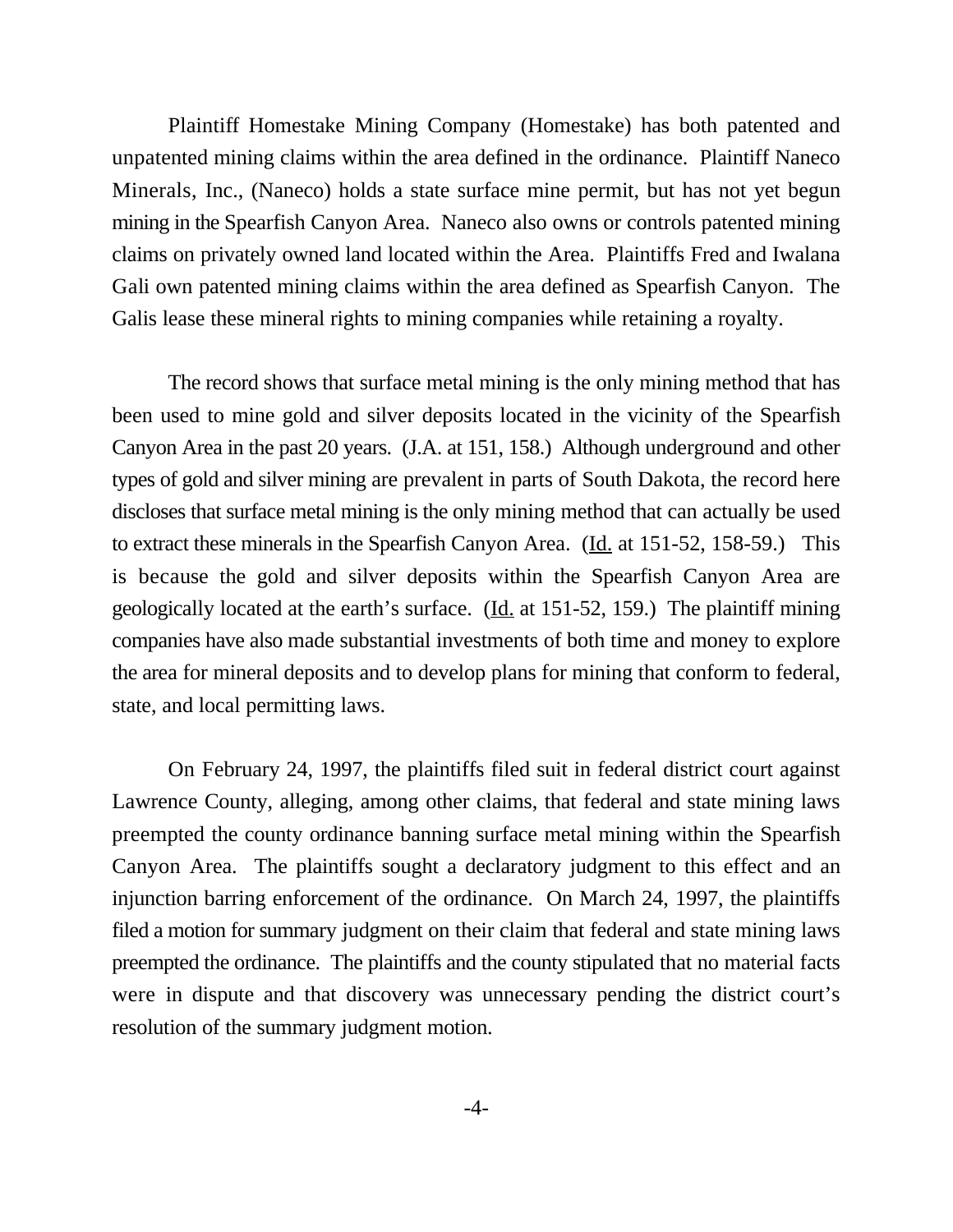On April 28, 1997, Jack Cole, a private landowner within the Spearfish Canyon Area, filed a motion to intervene and defend the ordinance. The plaintiffs did not object to Cole intervening, and the district court granted the motion. The court also granted the State of South Dakota and Action for the Environment (Action) leave to file amicus curiae briefs regarding the summary judgment motion. The state filed a brief in support of the plaintiffs' summary judgment motion and Action filed a brief opposing the motion. Cole joined in Action's brief.

Prior to any ruling on the summary judgment motion, the district court ordered the parties to brief the issue of whether the case presented a justiciable controversy. The court noted that even though the case was brought as a declaratory judgment action pursuant to 28 U.S.C. §§ 2201 and 2202, the action must be ripe for a federal court to resolve it. The parties then submitted briefs and affidavits regarding the ripeness issue.

The district court ruled that the action was ripe and that it would therefore decide the case on the merits. See South Dakota Mining Assoc., 977 F. Supp. at 1400. The court granted the plaintiffs' motion for summary judgment, ruling that the Federal Mining Act of 1872, 30 U.S.C. §§ 21-26, preempted the Lawrence County ordinance and ordered a permanent injunction barring enforcement of the ordinance. See id. at 1407. Cole appeals.<sup>3</sup>

II. Analysis

#### A. Ripeness

<sup>&</sup>lt;sup>3</sup>Lawrence County did not appeal the district court's ruling and has filed a brief in this court arguing in support of the district court's order invalidating the ordinance and enjoining its enforcement. Accordingly, Lawrence County is designated as an appellee before this court.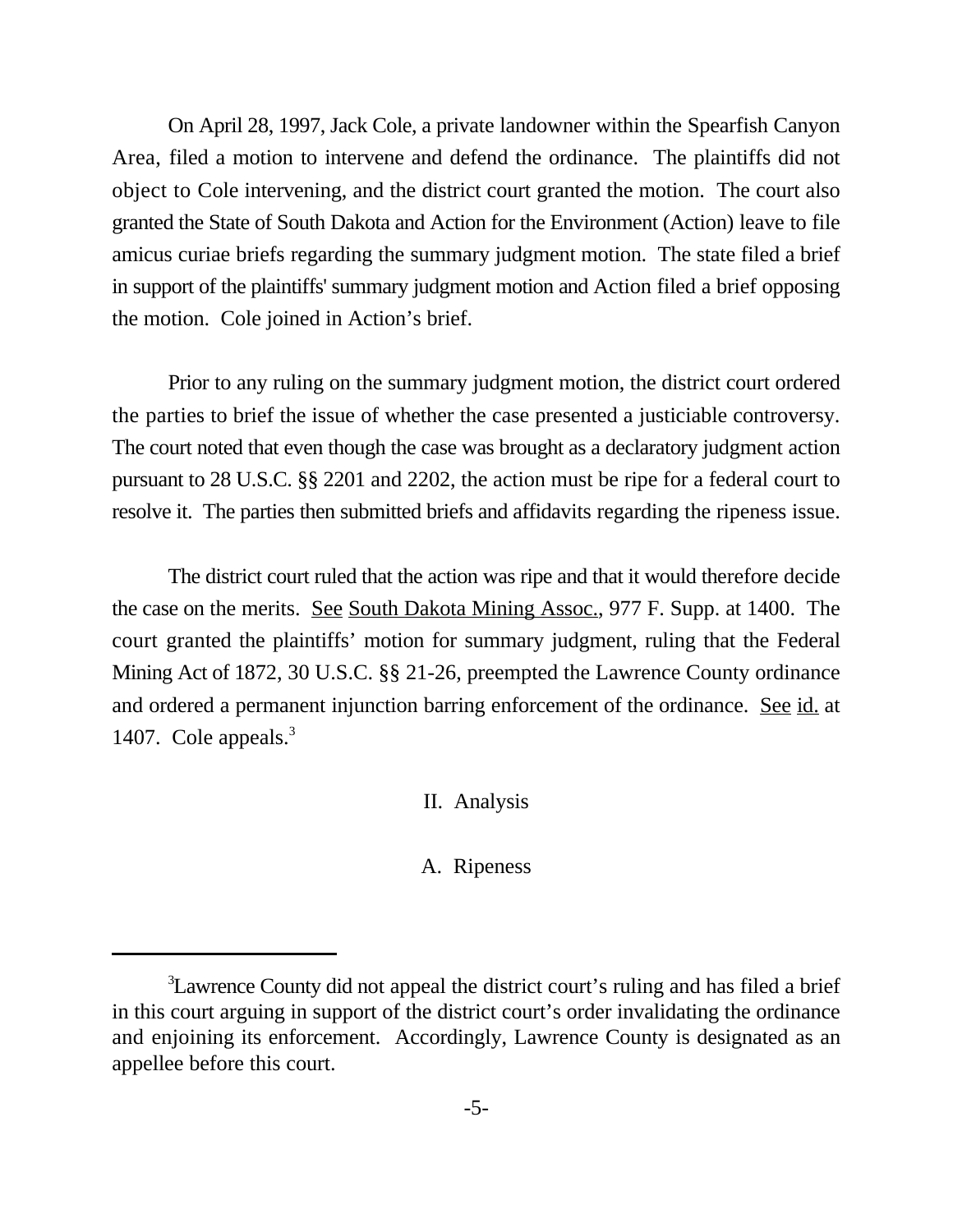Although not raised by the parties in this appeal, we first analyze whether the present action is ripe for federal court adjudication. We have explained that "[r]ipeness is demonstrated by a showing that a live controversy exists such that the plaintiffs will sustain immediate injury from the operation of the challenged provisions." Employers Ass'n, Inc. v. United Steelworkers, 32 F.3d 1297, 1299 (8th Cir. 1994). This means that "[a] plaintiff who challenges a statute must demonstrate a realistic danger of sustaining a direct injury as a result of the statute's operation or enforcement." Babbit v. United Farm Workers Nat'l Union, 442 U.S. 289, 298 (1979). A plaintiff does not have to "await consummation of threatened injury" before bringing a declaratory judgment action. Id. at 298 (internal quotation omitted). Instead, an action is ripe for adjudication if the plaintiff faces injury that "is certainly impending." Id. (internal quotations omitted).

The plaintiffs here have shown a realistic danger of sustaining an immediate, direct injury as a result of the operation or enforcement of the challenged Lawrence County ordinance. Plaintiffs Homestake, Wharf, Golden, Naneco, and Fred and Iwalana Gali all own patented or unpatented mining claims within the Spearfish Canyon Area as defined in the Lawrence County ordinance. Plaintiff South Dakota Mining Association also has members who own patented or unpatented mining claims within the area. Under the plain text of the Lawrence County ordinance, none of the plaintiffs may be granted a new or amended permit for surface metal mining on any of their mining claims within the Spearfish Canyon Area. Because applying for and being denied a county permit for surface metal mining would be an exercise in futility, we will not require plaintiffs to do so before they may challenge the ordinance. See Sammon v. New Jersey Bd. of Med. Examiners, 66 F.3d 639, 643 (3d Cir. 1995) ("Litigants are not required to make such futile gestures to establish ripeness."). We agree with the district court and conclude that the plaintiffs' preemption claim is ripe.

B. Preemption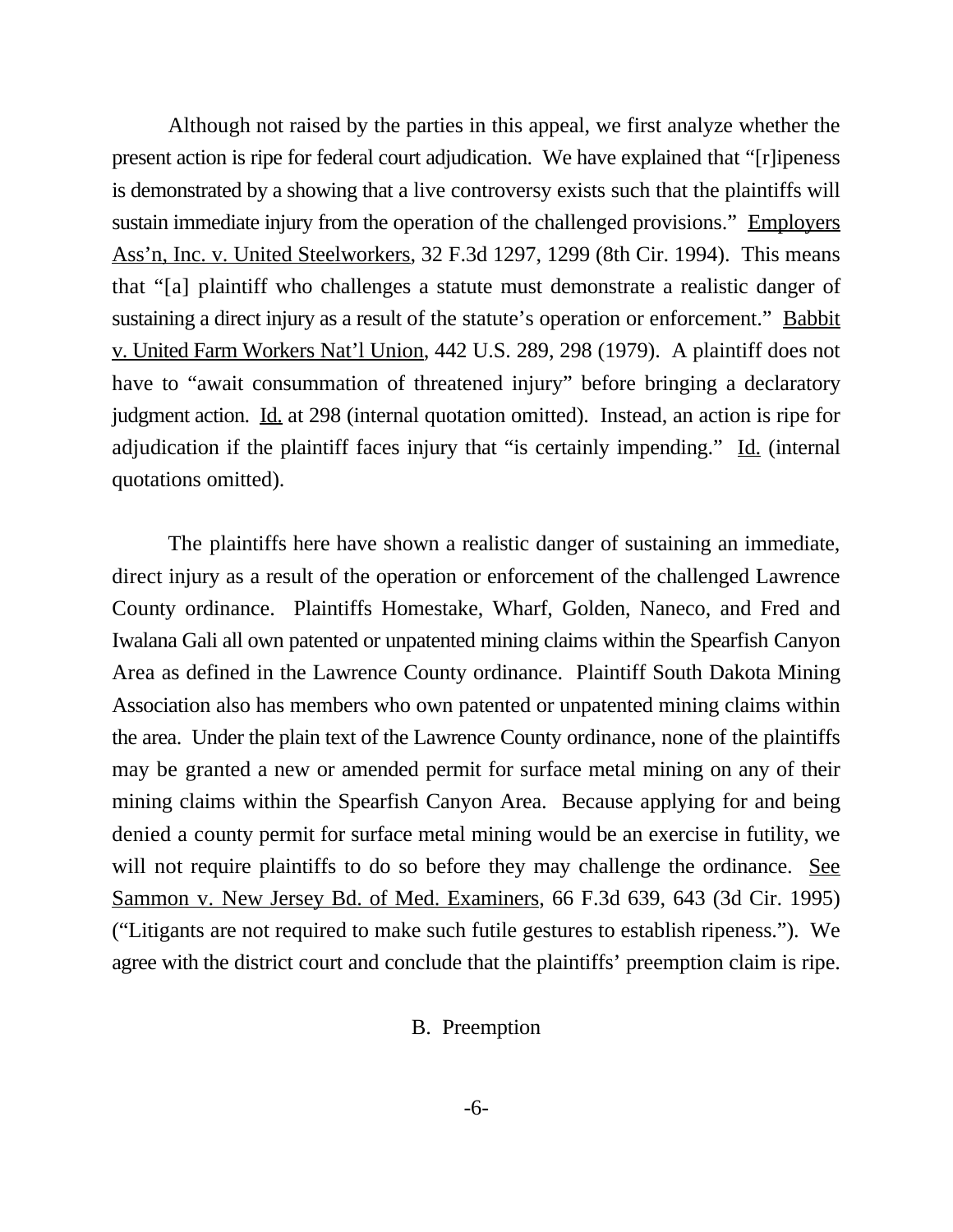Having determined that the plaintiffs' preemption claim is ripe, we now address Cole's challenge to the district court's order declaring the Lawrence County ordinance preempted by federal law and enjoining its enforcement. Cole argues that the Lawrence County ordinance is not preempted by the Federal Mining Act because the ordinance is a reasonable environmental regulation of mining on federal lands. Specifically, Cole claims that because the ordinance only bans one type of mining, surface metal mining, and does so only within a limited area, the ordinance does not prevent the accomplishment of the purposes and objectives of federal mining law.<sup>4</sup>

"We review the district court's grant of summary judgment de novo, applying the same standards as the district court." Mayard v. Hopwood, 105 F.3d 1226, 1227 (8th Cir.1997). Summary judgment is appropriate if the record "show[s] that there is no genuine issue as to any material fact and that the moving party is entitled to a judgment as a matter of law." Fed. R. Civ. P. 56(c). We view the facts and the reasonable inferences to be drawn from them in the light most favorable to the nonmoving party. Matsushita Elec. Indus. Co. v. Zenith Radio Corp., 475 U.S. 574, 587 (1986). "Only disputes over facts that might affect the outcome of the suit under the governing law will properly preclude the entry of summary judgment." Anderson v. Liberty Lobby, Inc., 477 U.S. 242, 248 (1986).

 The Supreme Court has set forth the analysis we must apply to determine if a state law is preempted by federal law:

<sup>&</sup>lt;sup>4</sup>We note that Cole also urges us to remand the case to the district court to allow further discovery regarding the purposes and policies underlying the ordinance. We reject this argument because these purposes and policies are immaterial to the preemption analysis here. See Perez v. Campbell, 402 U.S. 637, 651-52 (1971) (holding that "any state legislation which frustrates the full effectiveness of federal law is rendered invalid by the Supremacy Clause" regardless of the underlying purpose of its enactors).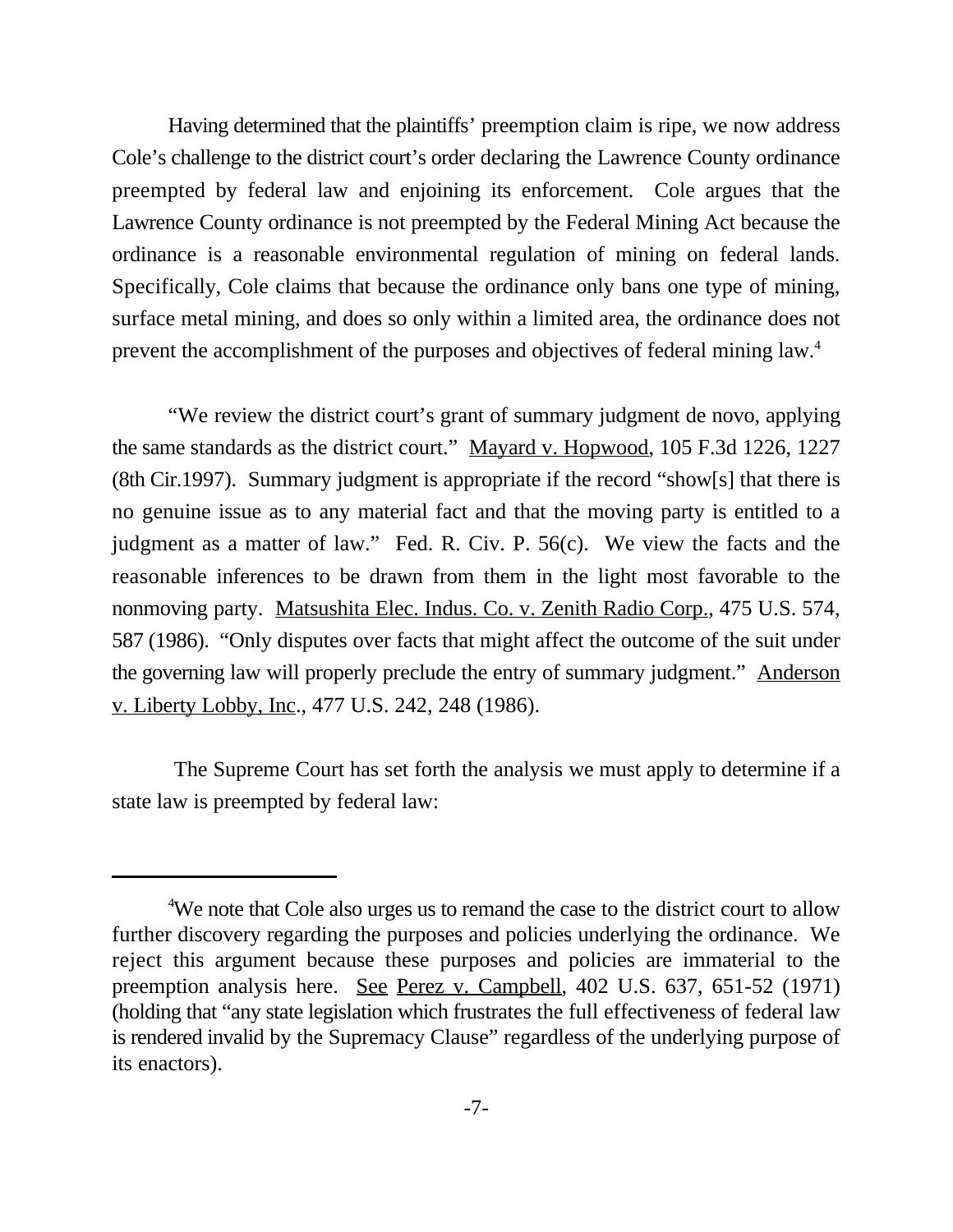State law can be pre-empted in either of two general ways. If Congress evidences an intent to occupy a given field, any state law falling within that field is pre-empted. If Congress has not entirely displaced state regulation over the matter in question, state law is still pre-empted to the extent it actually conflicts with federal law, that is, when it is impossible to comply with both state and federal law, or where the state law stands as an obstacle to the accomplishment of the full purposes and objectives of Congress.

California Coastal Comm'n v. Granite Rock Co., 480 U.S. 572, 581 (1987) (emphasis added) (citations and internal quotations omitted); see also U.S. Const. art. VI, cl. 2 (supremacy clause). The same preemption analysis applies when a court is determining if federal law preempts a county ordinance. Hillsborough County v. Automated Med. Labs., Inc., 471 U.S. 707, 713 (1985).

In this case, we must determine whether the Lawrence County ordinance is preempted because it conflicts with federal law. Specifically, we address whether the ordinance conflicts with the Federal Mining Act because it "stands as an obstacle to the accomplishment of the full purposes and objectives of Congress" embodied in the Act. Granite Rock, 480 U.S. at 581 (internal quotation omitted). Thus, in analyzing whether the ordinance is preempted, we must first determine the purposes and objectives of Congress that are embodied in the Mining Act. Second, we must determine whether the ordinance stands as an obstacle to the accomplishment of these Congressional purposes and objectives.

To determine the purposes and objectives that are embodied in the Mining Act, we first look to the text and structure of statute itself. Peters v. Union Pac. R.R. Co., 80 F.3d 257, 261 (8th Cir.1996). Congress has codified its declaration of the federal government's policy towards mining:

The Congress declares that it is the continuing policy of the Federal Government in the national interest to foster and encourage private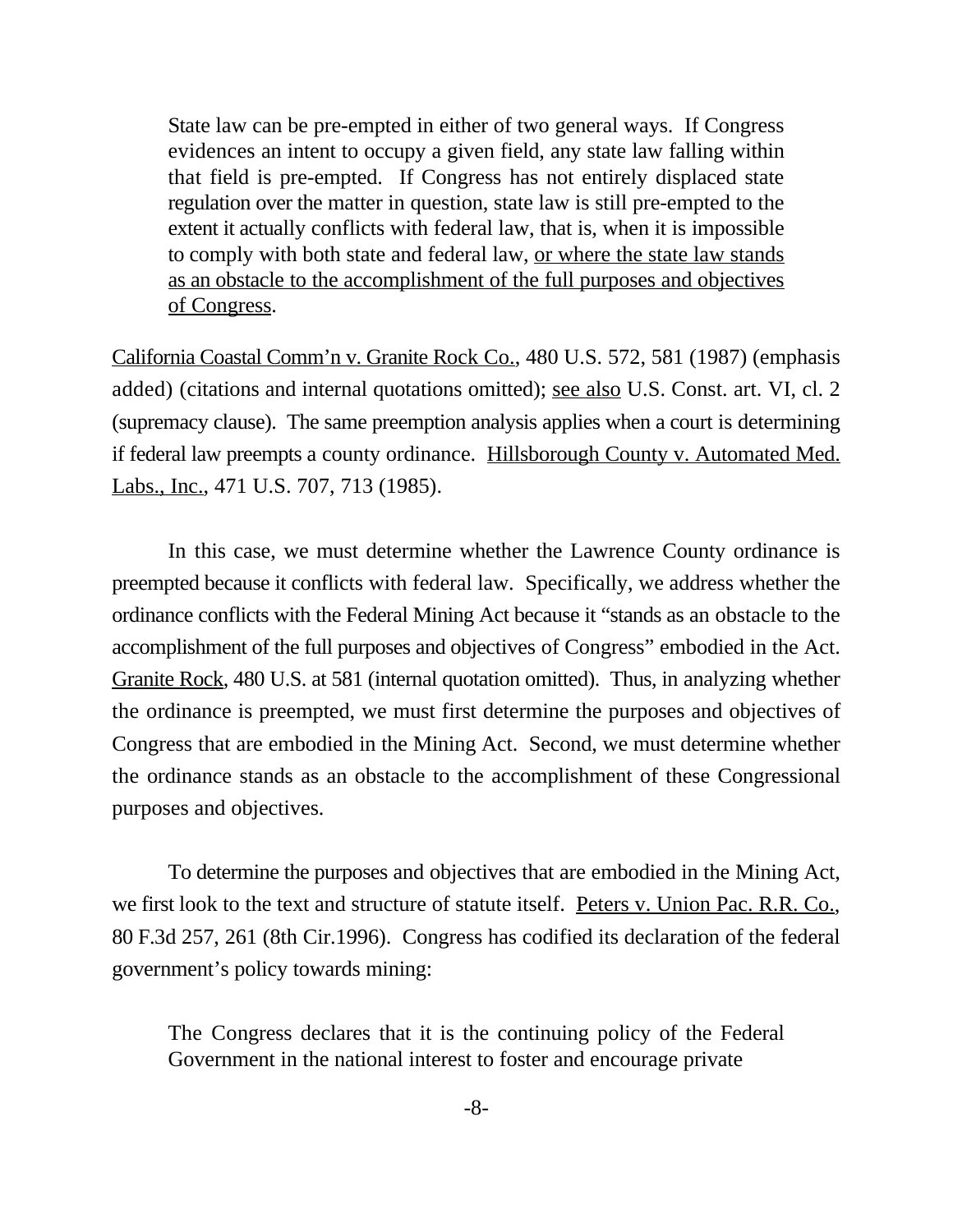enterprise in (1) the development of economically sound and stable domestic mining, minerals, metal and mineral reclamation industries, (2) the orderly and economic development of domestic mineral resources, reserves, and reclamation of metals and minerals to help assure satisfaction of industrial, security and environmental needs, (3) mining, mineral, and metallurgical research, including the use and recycling of scrap to promote the wise and efficient use of our natural and reclaimable mineral resources, and (4) the study and development of methods for the disposal, control, and reclamation of mineral waste products, and the reclamation of mined land, so as to lessen any adverse impact of mineral extraction and processing upon the physical environment that may result from mining or mineral activities.

### 30 U.S.C. § 21a.

The Mining Act provides for the free and open exploration of public lands for valuable mineral deposits. Specifically, the statute states:

Except as otherwise provided, all valuable mineral deposits in lands belonging to the United States, both surveyed and unsurveyed, shall be free and open to exploration and purchase, and the lands in which they are found to occupation and purchase, by citizens of the United States and those who have declared their intention to become such, under regulations prescribed by law, and according to the local customs or rules of miners in the several mining districts, so far as the same are applicable and not inconsistent with the laws of the United States.

30 U.S.C. § 22. The Supreme Court has stated that the Congressional intent underlying this section is to reward and encourage the discovery of economically valuable minerals located on public lands. United States v. Coleman, 390 U.S. 599, 602 (1968). Congress has further provided that the "locators" of mineral deposits on federal lands under § 22 shall have the exclusive right to extract those minerals if they comply with federal law and state and local laws that do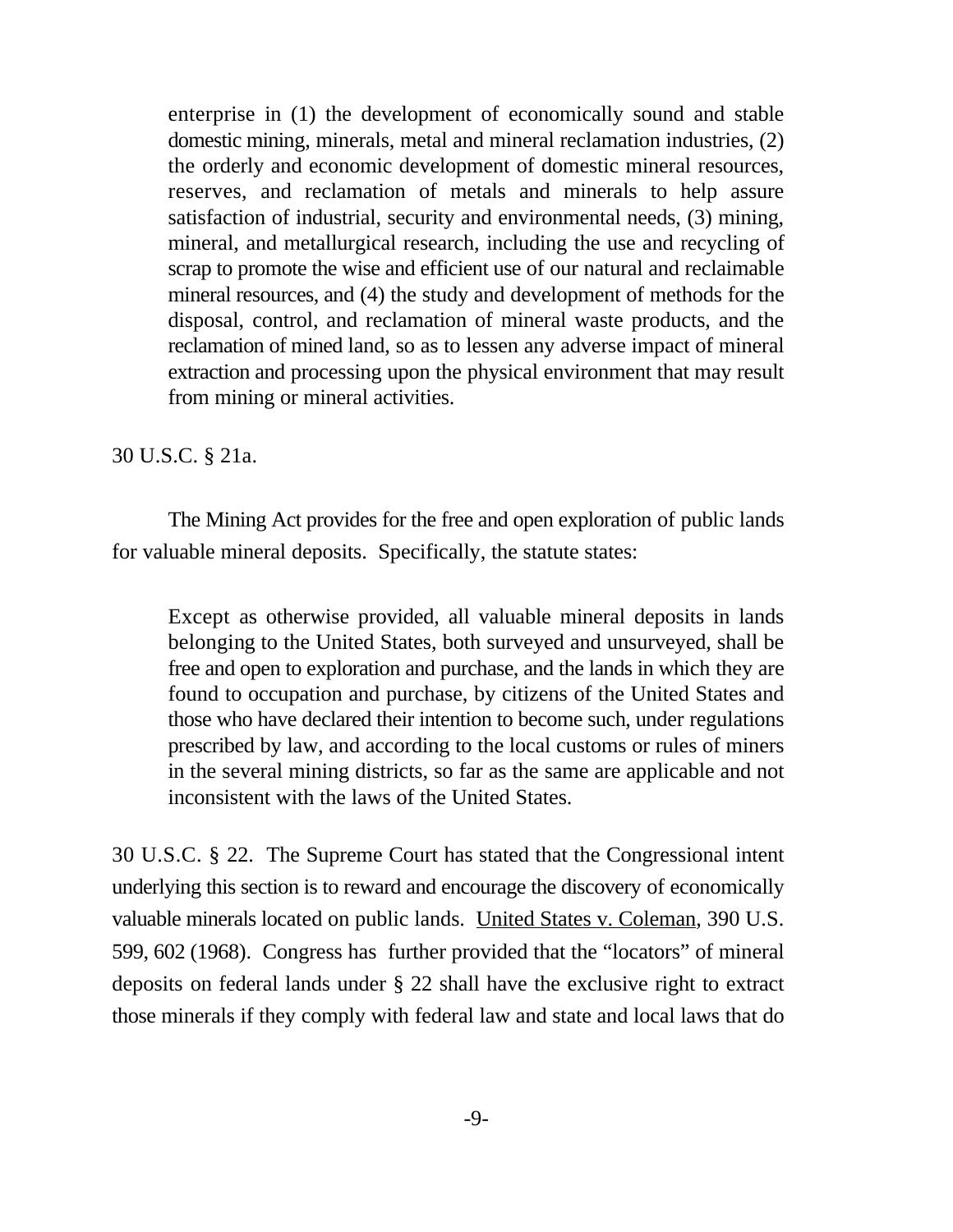not conflict with federal law. See 30 U.S.C. § 26. The Mining Act establishes a system whereby a prospector can "go out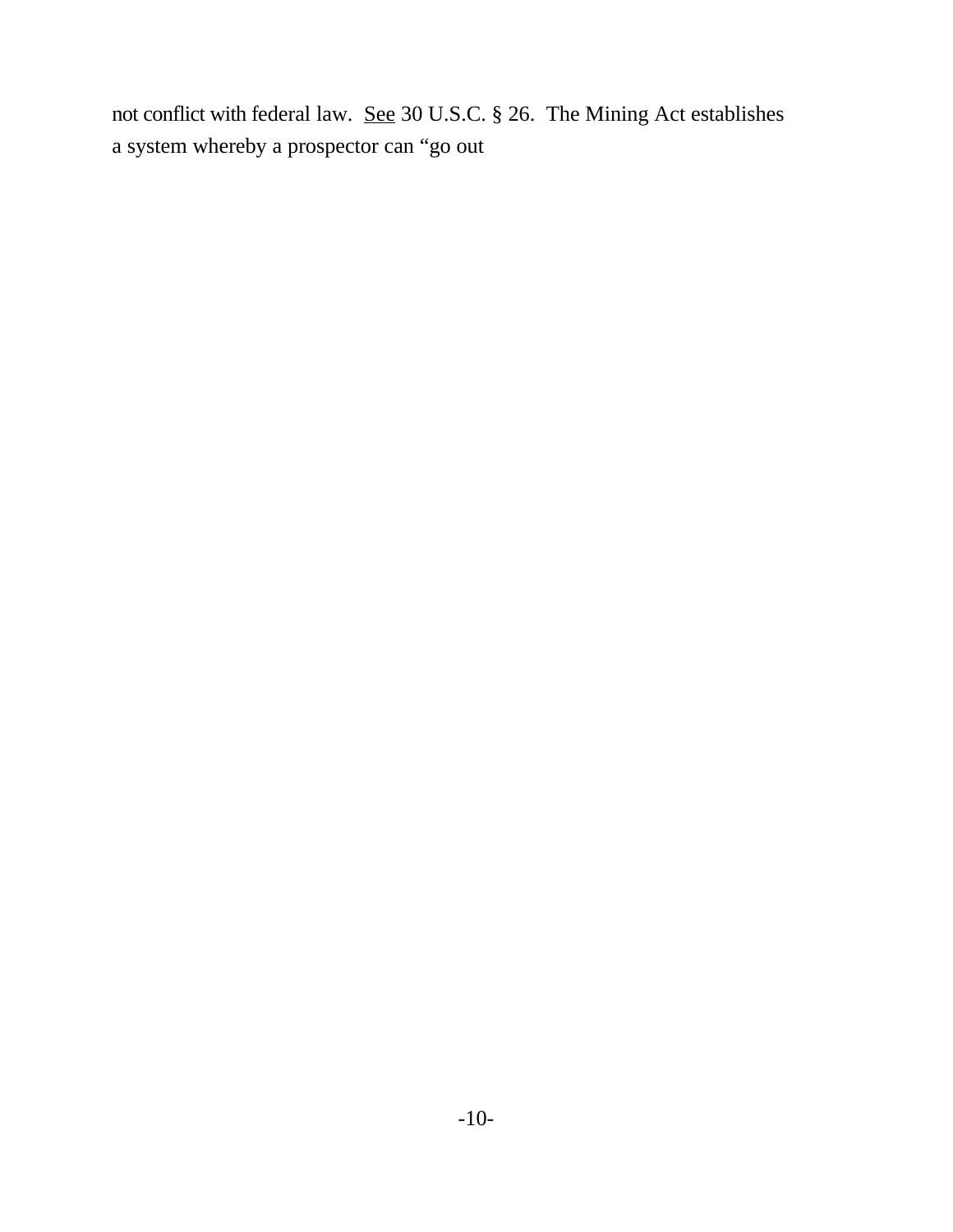into the public domain, search for minerals and upon discovery establish a claim to the lands upon which the discovery was made." United States v. Curtis-Nevada Mines, Inc., 611 F.2d 1277, 1281 (9th Cir. 1980).

Thus, as shown in the text and structure of the statute, Congress has set out several purposes and objectives in the Mining Act. These include the encouragement of exploration for and mining of valuable minerals located on federal lands, providing federal regulation of mining to protect the physical environment while allowing the efficient and economical extraction and use of minerals, and allowing state and local regulation of mining so long as such regulation is consistent with federal mining law. Having determined the purposes and objectives of the Mining Act, we next examine the second step of the preemption analysis—whether the Lawrence County ordinance stands as an obstacle to these purposes and objectives.

Both parties cite the Supreme Court's decision in Granite Rock to support their positions, and an examination of the case would aid us in applying the second step of our preemption analysis. In Granite Rock, a mining company brought a "purely facial" challenge to a California state law making it unlawful to mine on federal lands without first obtaining a permit from the state Coastal Commission. 480 U.S. at 580. The mining company claimed that the state permit requirement was preempted by federal mining laws. Because the company had not applied for a permit, and it was unclear what requirements the company would have to meet to obtain a permit, the issue faced by the Supreme Court was relatively narrow: "whether Congress has enacted legislation respecting this federal land that would pre-empt any requirement that [the company] obtain a California Coastal Commission permit." Id. at 581. Significant to this case, the Court stressed that the Coastal Commission did not argue that it had the authority to ban all mining. Id. at 586 (" $[T]$ he Coastal Commission has consistently maintained that it does not seek to prohibit mining of the unpatented claim on national forest land."). Instead, the Coastal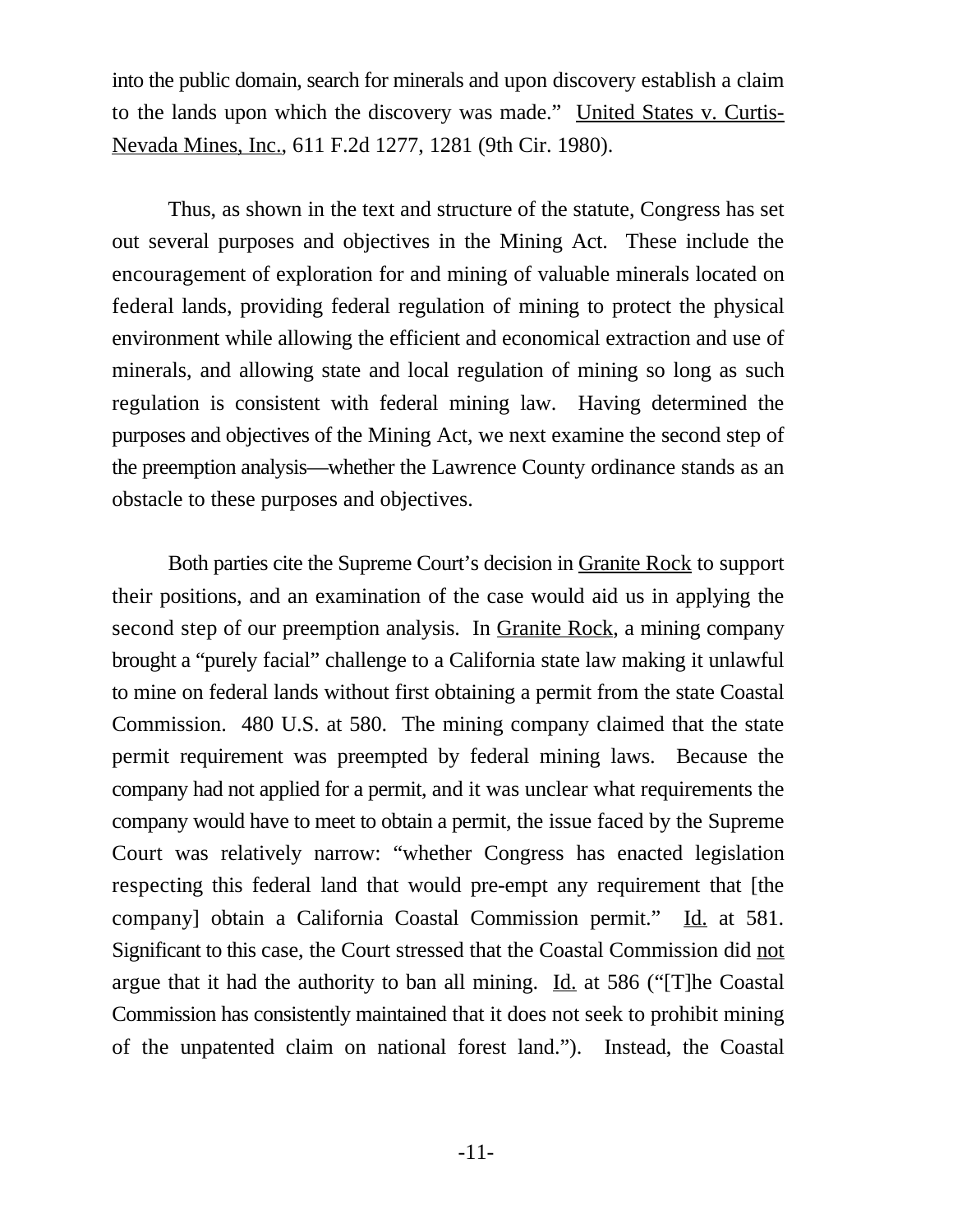Commission merely claimed that it could require the company to comply with certain reasonable regulatory requirements designed to protect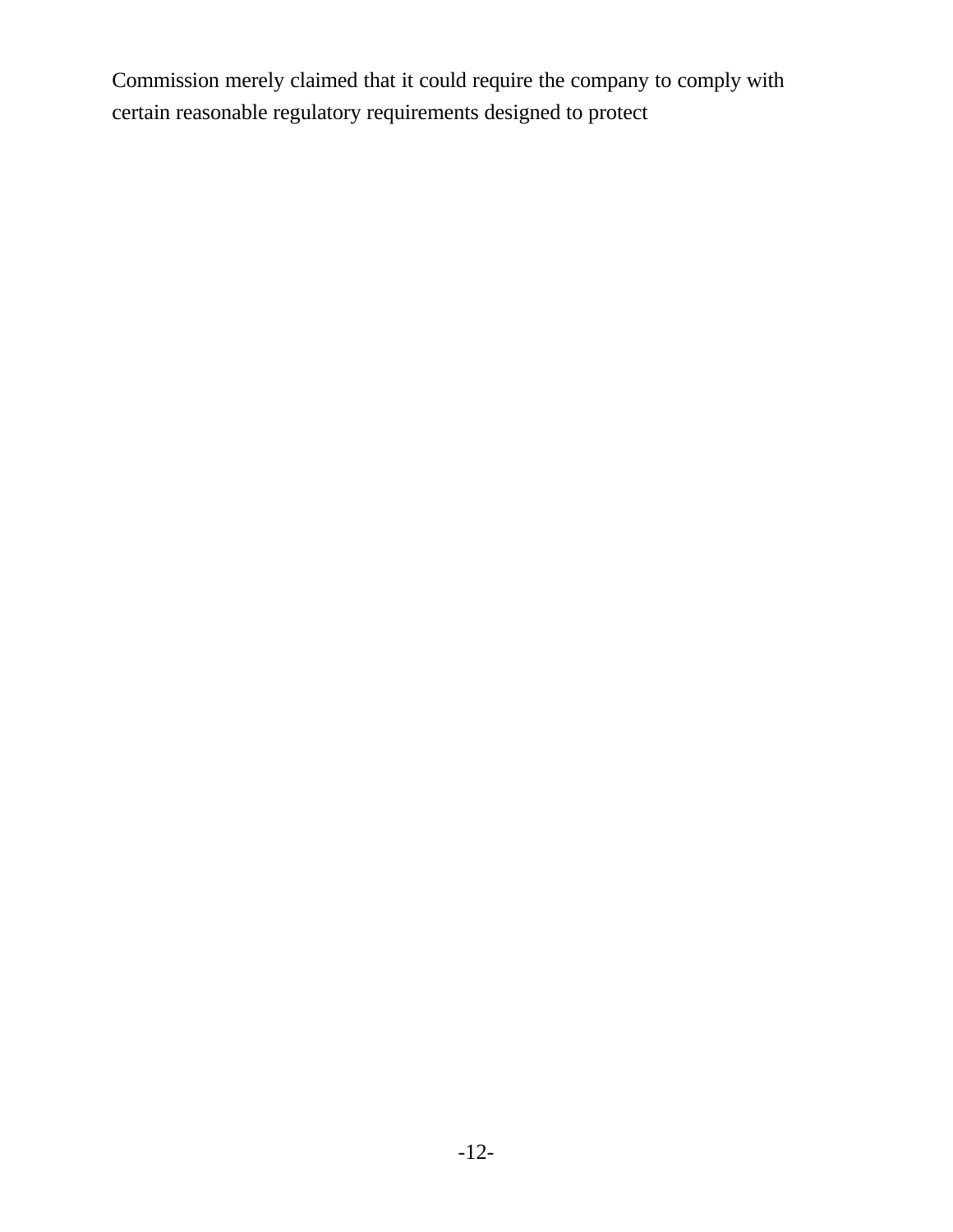the environment prior to obtaining a permit. Id. at 586-87. In rejecting the company's argument that the permit requirement was preempted because it was an impermissible land use regulation, the Court first assumed without deciding that state land use regulations, which it defined as laws that "in essence choose[] particular uses for the land," were preempted. Id. at 587. Second, the Court held that state environmental regulations, laws that "do[] not mandate particular uses of land but require[] only that, however the land is used, damage to the environment is kept within prescribed limits," would not always be preempted. Id. Because the Coastal Commission had identified "a possible set of permit conditions not pre-empted by federal law," conditions which would not prohibit the company from mining on federal land, the Court rejected the company's facial challenge and upheld the state permit law. Id. at 589.

We initially note that, as in Granite Rock, the plaintiffs in this case bring a facial challenge to a local permit law. However, unlike Granite Rock, we are not confronted with uncertainty regarding what conditions must be met to obtain a permit for surface metal mining in the Spearfish Canyon area. The Lawrence County ordinance is a per se ban on all new or amended permits for surface metal mining within the area. Because the record shows that surface metal mining is the only practical way any of the plaintiffs can actually mine the valuable mineral deposits located on federal land in the area, the ordinance's effect is a de facto ban on mining in the area. Thus, unlike Granite Rock, we are not faced with a local permit law that sets out reasonable environmental regulations governing mining activities on federal lands.

The ordinance's de facto ban on mining on federal land acts as a clear obstacle to the accomplishment of the Congressional purposes and objectives embodied in the Mining Act. Congress has encouraged exploration and mining of valuable mineral deposits located on federal land and has granted certain rights to those who discover such minerals. Federal law also encourages the economical extraction and use of these minerals. The Lawrence County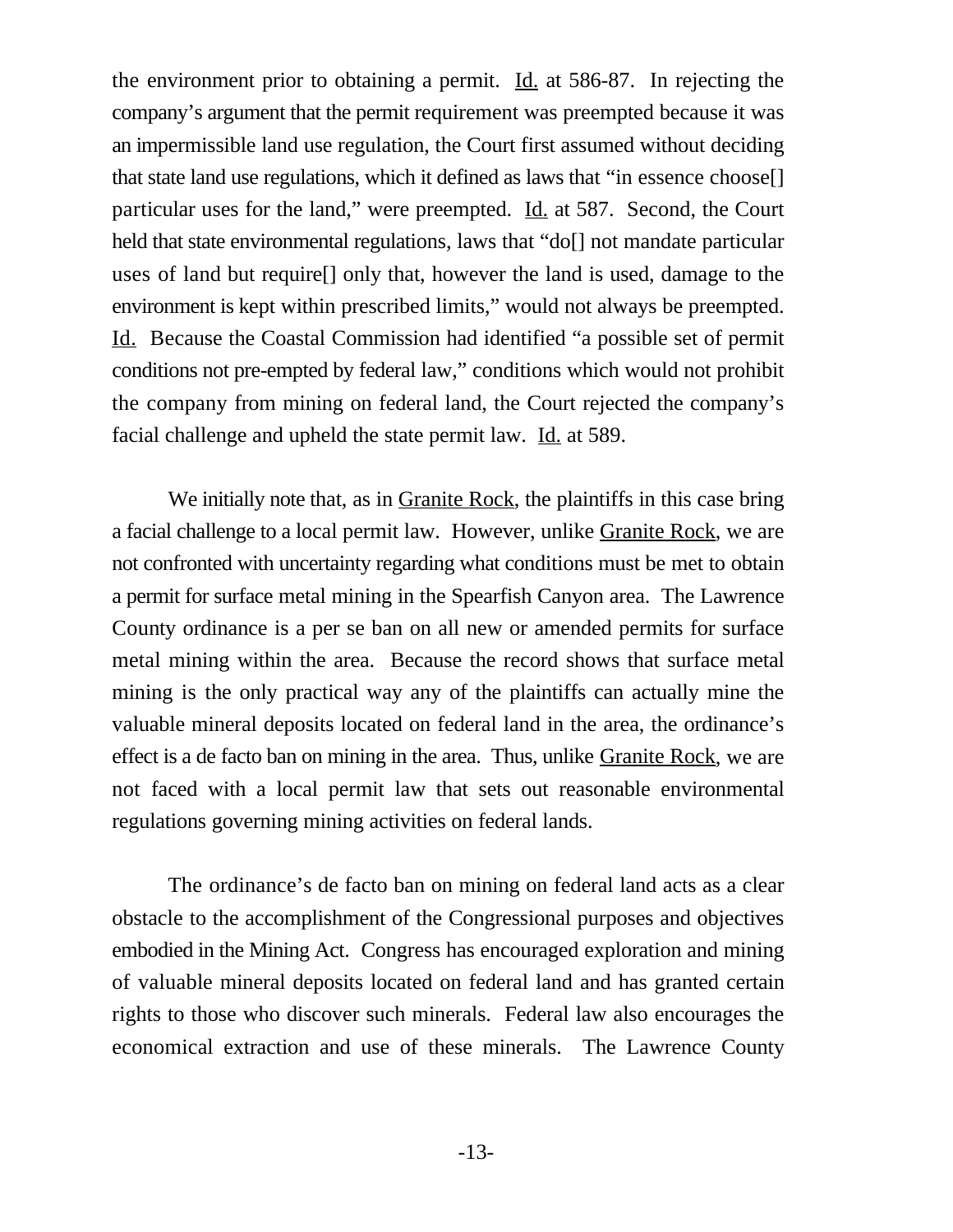ordinance completely frustrates the accomplishment of these federally encouraged activities. A local government cannot prohibit a lawful